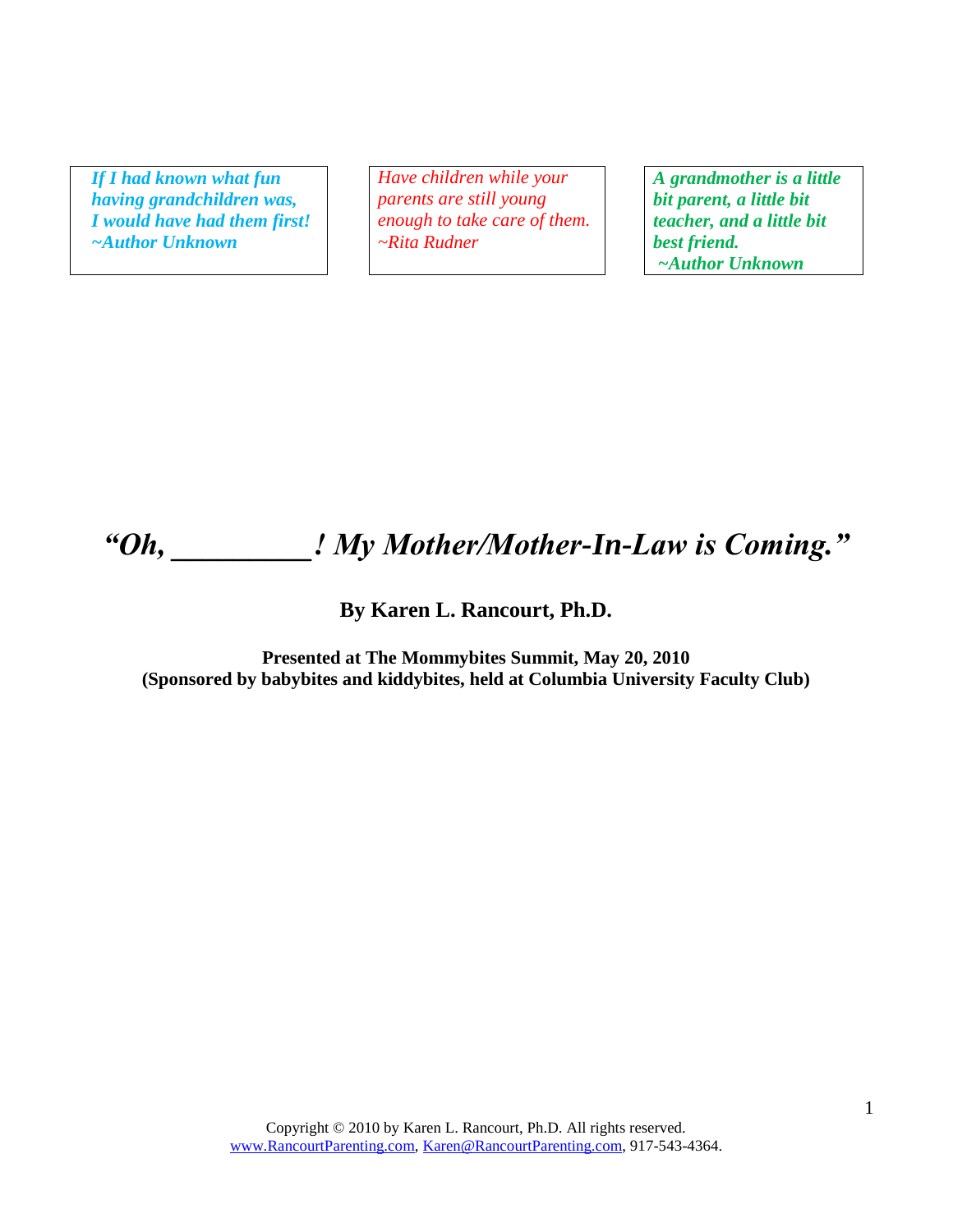# *"Oh, \_\_\_\_\_\_\_\_\_! My Mother/Mother-In-Law is Coming."*

#### **By Karen L. Rancourt, Ph.D.**

Common words used to fill in the blank run the gamut from genuine excitement to resignation to dread: *"Oh, Fantastic!" "Oh, Good!" "Oh, Okay." "Oh, Drat!" "Oh, Poop!"*

Key to a healthy, happy and comfortable relationship between a young or new mom and her mom / mother-in-law: *sensitivity*, *boundaries*, and *trust*.

## **I. The Big Face Off**

- 1. **In one corner we find the elder moms and mothers-in-law (mils),** full of knowledge, experience, confidence and advice, looking for respect and a place at the table. **In the other corner, we find the young or new moms,** full of book knowledge, child development courses, training classes, input from close friends, their own personal ideas, who want to assert their own ideas and independence.
- 2. **The balancing act for moms/ mils** is between trying to be helpful and not being perceived as judgmental, critical, dominating or interfering.
- 3. **The balancing act for young and new moms** is between taking advantage of what their moms / mils can offer in positive ways, while maintaining a sense of separateness and independence.
- 4. As well intentioned as the moms / mils may be, **the power in the relationship rests with the new** *parents*, as they should be the ones who make the rules for how their children are raised. They have final responsibility, not the moms / mils.
- 5. **This shifting of power can become a source of** conflict if it is not understood and acknowledged, as there are often underlying issues from past relationships that are affecting those in the present, as well as new issues arising.

## **II.Prior Relationships / History Factors / Potential Conflicts**

- 1. **Three characteristics distinguish family conflict from other types:** *intensity***,**  *complexity***, and the** *duration of relationships* (Bowlby).
	- *Intensity:* relationships between family members are typically the closest, most emotionally intense of any in the human experience, involving the highest level of attachment, affection, and commitment. There is typically daily contact for many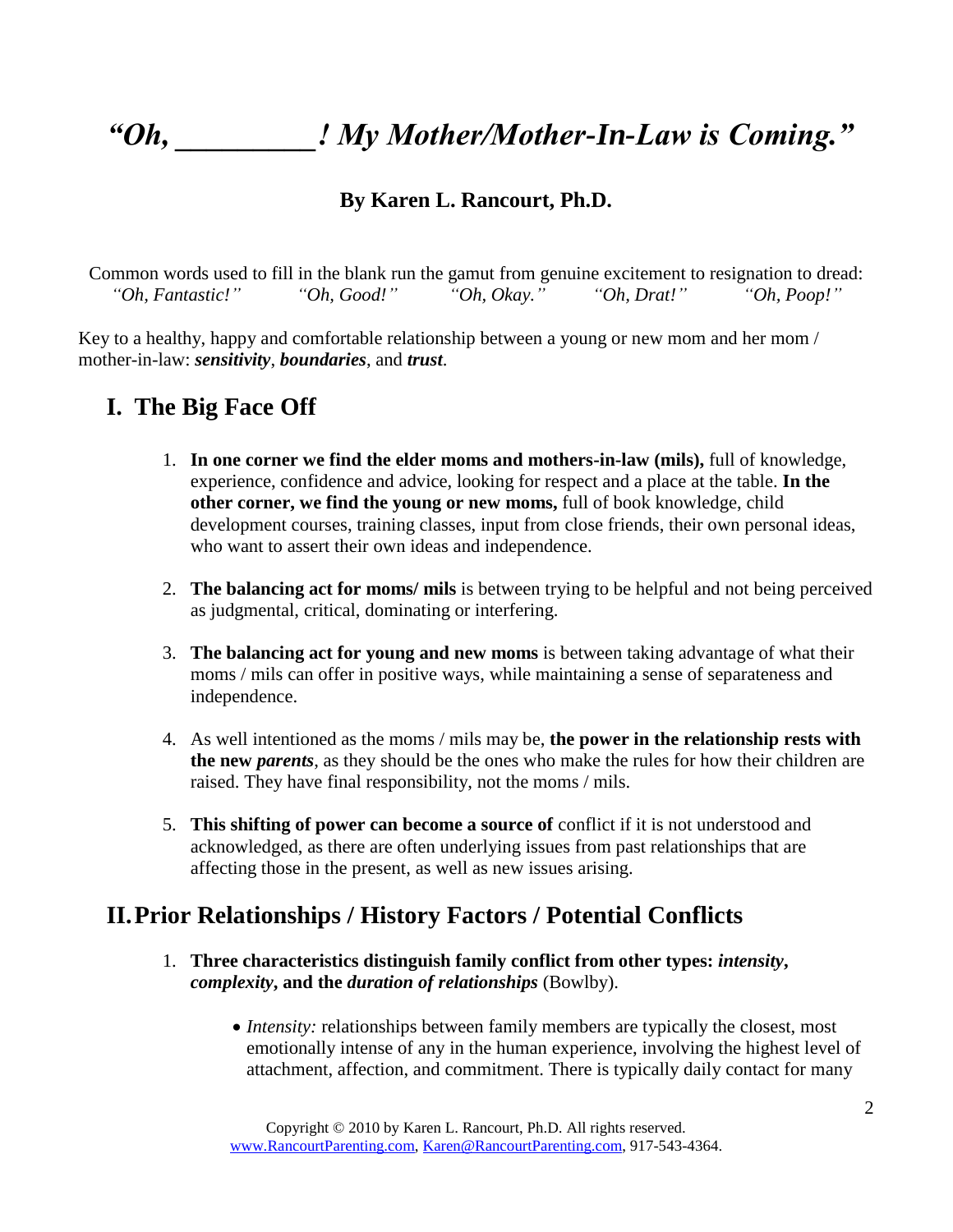years that bonds individuals together. Family conflicts are typically more intense than conflict in other groups. This intensity means that managing conflicts may be more difficult in families, and that their consequences can be more damaging.

- *Complexity:* most pertinent type of complexity in family relationships ambivalence. The web of family relationships includes dimensions such as love, respect, friendship, hate, resentment, jealousy, rivalry, and disapproval
- *Duration:* A person's parents and siblings will always be their parents and siblings.
- 2. Conflict:
	- Research suggests that **if there are five positive behaviors for each negative behavior, then relationships are still healthy**. As a result of such findings, family conflict is not always considered to be a problematic pattern, unless conflict occurs in forms that are physically or psychologically damaging.
- 3. **A family has a predominant style of dealing with conflict**; these conflict management styles are learned in childhood: Competition, Accommodation, Avoidance, Compromise, Collaborate

# **III. A Change in Roles From Being a Mom to Being a Grandmom**

- 1. Moms / mils may feel some loss of status and power as their position in the family changes with the arrival of grandchildren: The grandparents are no longer in charge.
- 2. Many moms / mils disagree with their children's approach to parenting, and forget that the new parents have their own ideas -- many of which are based on trying not to repeat what they see as mistakes their parents made!
- 3. **Understanding differences in parenting preferences can go a long way in increasing understanding and acceptance and decreasing potential conflicts.**
- 4. There are no rights or wrongs with parenting preferences, *only differences*. Each style is valid and results in happy, well-adjusted children. Three main preferential styles include:
	- Practical, traditional
	- Spontaneous, expressive
	- Mood and emotion sensitive
- 5. Try to understand your parenting preferences and those of your mom / mil by completing the assessment tool, **Thumb-Nail Sketch of Your Parenting Preferences** (copy at end of this document). This tool gives you a quick way to assess your parenting preferences. There are no Right or Wrong responses. This is about *preferences*. All three preference sets are valid and can result in raising well-adjusted, self-sufficient and happy kids!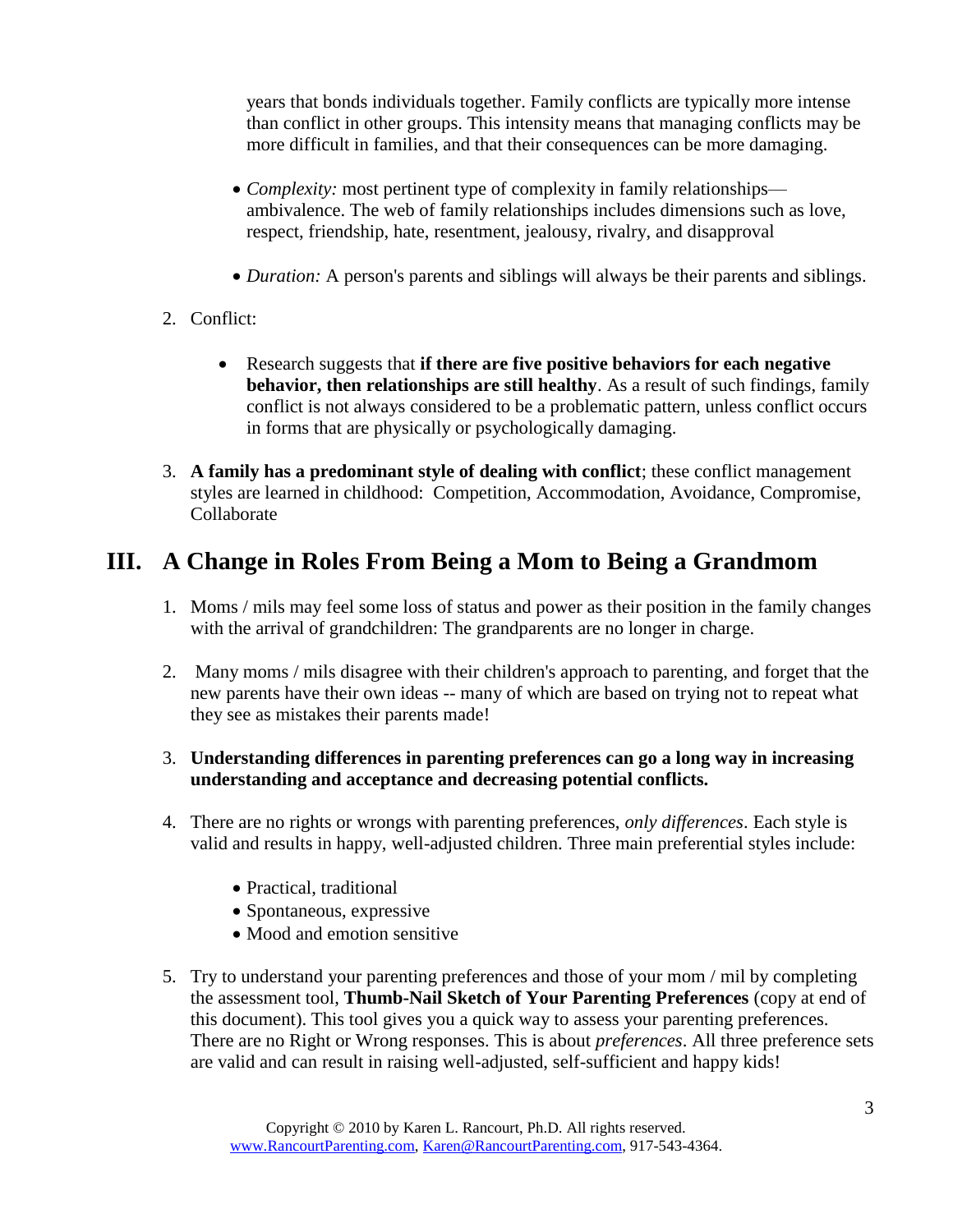# **IV. Levels of Grandmom Involvement**

- **1.** Detached = physically / emotionally unavailable
- **2.** Passive = minimal responsiveness
- **3.** Supportive = tries to be helpful and involved by doing things, running errands
- **4.** Authoritative = "parent like" in behavior
- **5.** Influential = combo of supportive and authoritative

# **V. Styles of Grandmomming**

- 1. *The Warm & Fuzzy Grandmom* (aka Honey Bear) Typically says: "I love you / You're perfect! You're beautiful just the way you are."
- 2. *The Strict & Stern Grandmom* (aka Frostbite) Typically says: "Turn the volume down! And clean up that mess!"
- 3. *The Super-Spoiler Grandmom* (aka Grammy Credit Card!) Typically says: "Merry Christmas! Happy Birthday! Happy Bastille Day!" (Basically any holiday greeting that can justify gift-giving.)
- 4. *The Hovering Helicopter Grandmom* (aka Hummingbird) Typically says: "Who, me? I'm not one to meddle or hover."
- 5. *The Reluctant Grandmom* (aka Eel) Typically says: "Okay, maybe, I"ll check, I"ll let you know. Not sure. I might be busy."
- 6. *The Perfect / Near Perfect Grandmom!* (aka Lucky Us!) Typically says: "I"ll do whatever the situation calls for."

**(**Note**:** Based on work of Daniel Nettle, author of *[Personality: What Makes You the Way You Are](http://www.amazon.com/gp/product/0199211426?ie=UTF8&tag=grandparentsc-20&linkCode=as2&camp=1789&creative=9325&creativeASIN=0199211426)*.)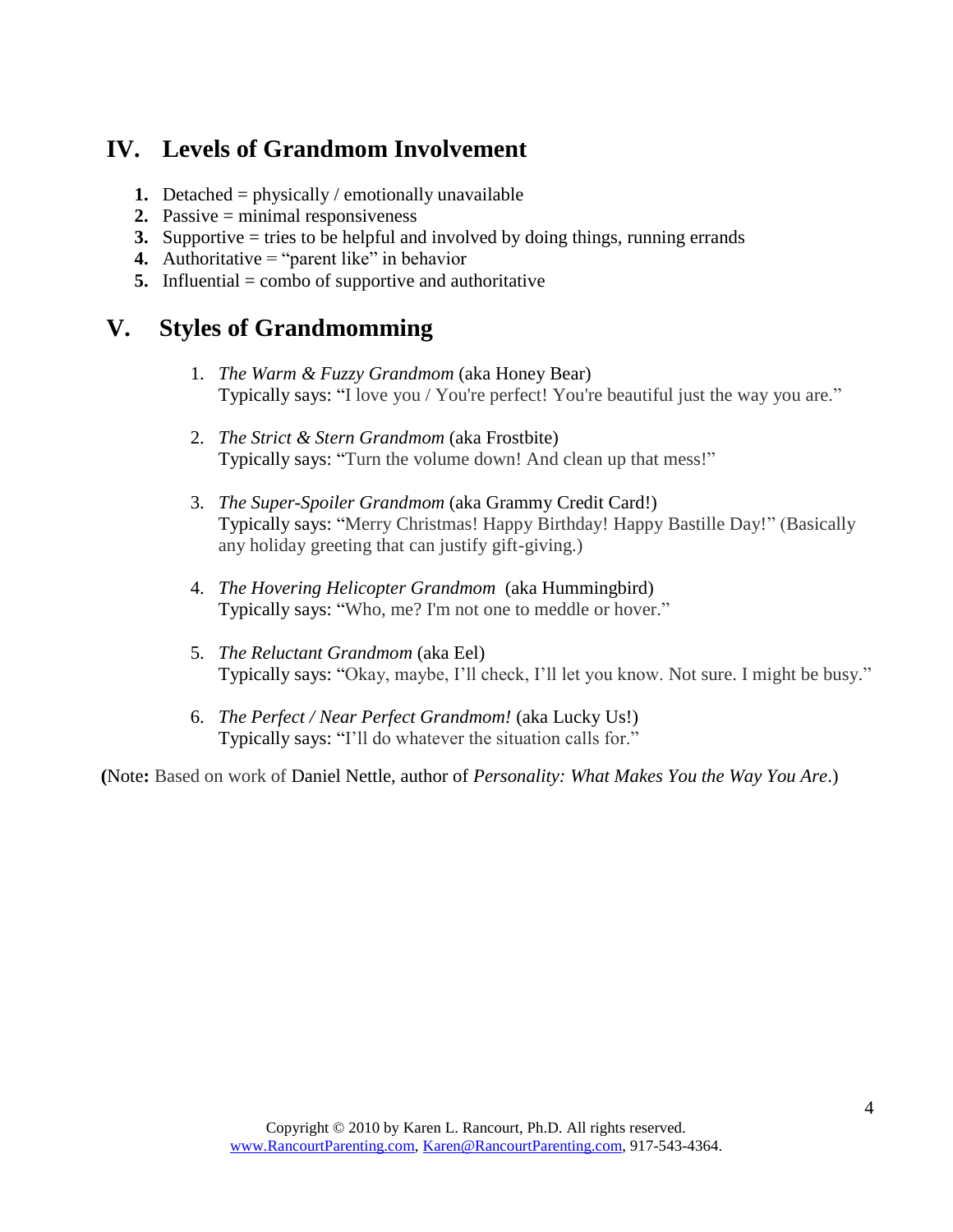# **VI. Guidelines for New / Young Moms**

- 1. Lighten up! **Allow your mom / mil special dispensation at times, to bend the family rules.** Get in touch with what is really going on that you totally freak out when your mom / mil lets your child have an extra dessert. It's probably not really about a chocolate chip cookie. You own this one!
- 2. **Be aware of and be sensitive to the stress that can come from the rivalry or jealousy that can develop between your mom and your mil**. You may have to lay out some consistent rules you need both your mom / mil to follow, e.g., cap how much can be spent on gifts, equalize amount of time they get to spend with the grandchildren.

Sometimes you will favor your mom over your mil, or vice versa. It can be a case of proximity, with one simply living closer than another and therefore able to be more involved. But sometimes you may prefer the values and personalities of your mom / mil, e.g., you may be concerned about your mom / mil being too permissive, or disciplines your children too much, or doesn't offer youngsters anything to do but use their e-devices (Gelberg-Goff). **You may want to have a discussion with your mom / mil to set expectations and rules,** either consistent ones for both your mom / mil, or customize them; that is, you may, in fact, have one set of expectations and rules for your mom, and another for your mil.

- 3. If there are significant differences between your parenting philosophies and approaches, and those of your mom / mil, **explain calmly your views, but don't try to get your mom or mil to agree that you are "right."** Your mom / mil merely have to agree to honor your rules when they interact with your children.
- 4. If you choose to address an issue in a family meeting with your mom / mil, it is suggested that the parent who is their son or daughter take the lead. **It's usually much easier to hear about an issue or concern if it is initially presented by the son or daughter.**
- 5. **Tell your mom / mil specifically what she can do to be of help,** e.g., separate the whites from the darks and do a wash, dry them, fold them and leave them on top of the bed; take the baby for a walk to the park and do not let her fall asleep. (And bite your tongue or correct in a gentle, loving way if your mom / mil gets it wrong!)
- 6. **When your mom / mil is babysitting, write down the information they will need** about nap time and bedtime routines and special sleeping companions, such as stuffed animals and blankets, feeding schedules, off-limits food and television programs, prescriptions.
- 7. **Help you mom / mil purchase appropriate car seats for their own vehicles, and show them how to install and de-install them.** Same for strollers, pack "n plays and any other equipment you want them to use or own.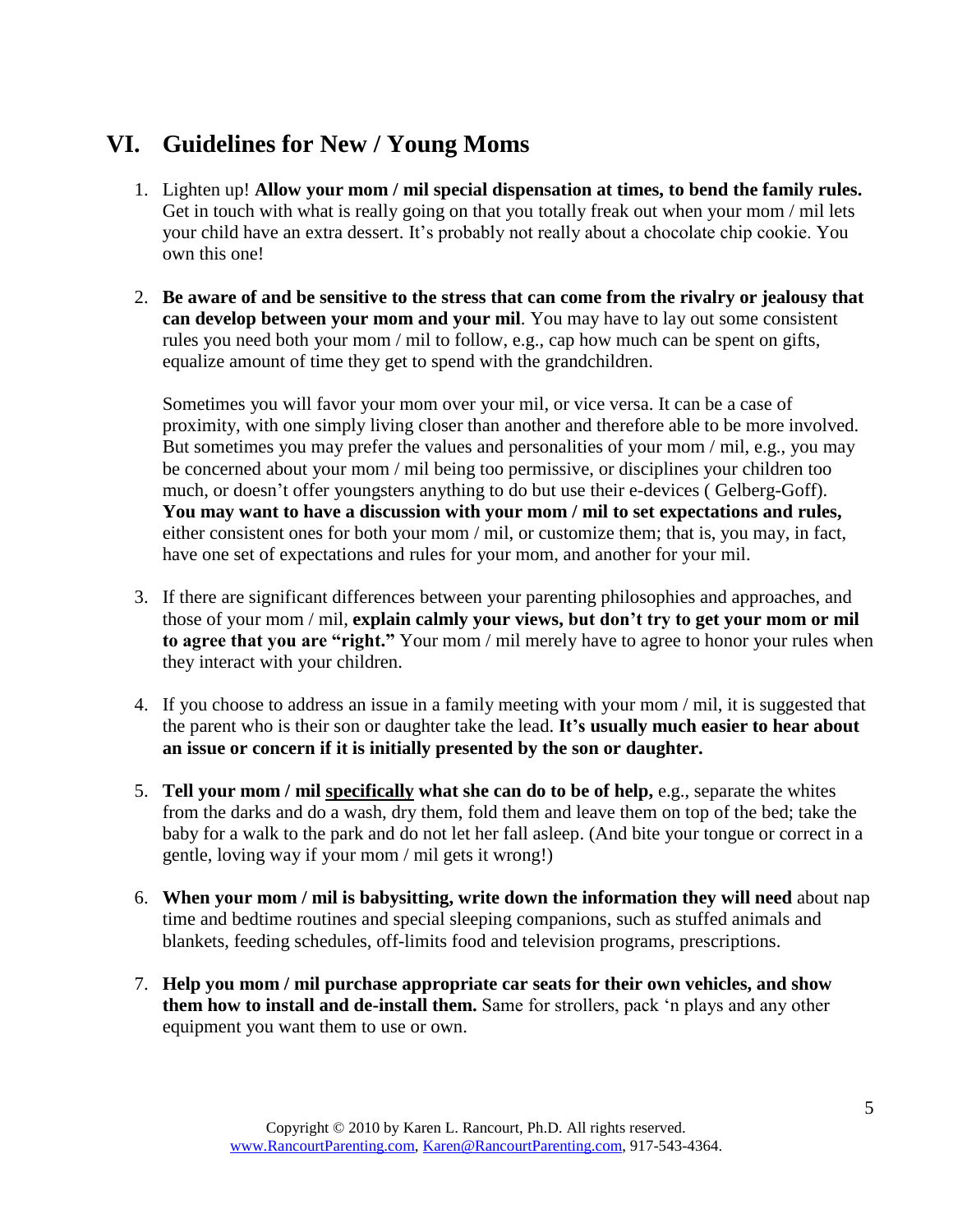- 8. **Suggest activities for your mom / mil to do with your kids.** You know the area and the special activities going on. Provide all the details for it to work out, e.g., print out driving directions, where to park, get tickets in advance, suggestions for restaurants that the kids will like and is in line with their budgets.
- 9. **Ask your mom / mil for their perceptions on how your child(ren) seem to be doing.** You may even ask for advice on various techniques you might try.
- 10. **Make sure your mom / mil is clear about her role when she is alone with your nanny or babysitter.** If there are problems, your mom / mil needs to know whether you want them to get involved or stay in the background.
- 11. **Help your mom / mil with long distance grandparenting.** Suggest that your mom / mil:
	- a. Take advantage of the Internet: e.g., E-mail, Skype, share sites, set up chat times, photo albums, sites with information of places to visit together, pictures of things you"ve been doing, CDs of favorite music.
	- b. Keep notes of what she learns from your child(ren) in phone calls / Skyping / visits, so sh can reference this information in future interactions, e.g., doll's names, their friends' names, games they like. This helps the long distance bonding and is proof positive to the kids that your mom / mil is listening to them and is interested in their lives.
	- c. Plan things together to do at their next visit.
	- d. Tell them about her hobbies, and when possible, share her hobbies, and teach them e.g., chess, biking, knitting, baking.

# **VII. Guidelines for Moms / Mils**

- 1. **Remember that you are a grandparent, not the parent.** This means you must do a lot of tongue biting and allow your daughter / daughter-in-law to set the boundaries and rules for your relationship with your grandchildren. If you want to have ongoing and welcomed access to your grandchildren, defer, defer, defer.
- 2. **Do not try to impose your values or parenting style or preferences on your daughter / daughter-in-law.** Ask your daughter / daughter-in-law to tell you about any books they'd like you to read, or videos to watch, that can help you better understand how she"s trying to raise her children.
- 3. **Pay special attention to your daughter / daughter-in-law's verbal and non-verbal cues.** If you sense your behavior is causing herthem stress or discomfort, re-read guideline #1. A sincere apology can go a long way.
- 4. **Do not ask your grandchild to be complicit in any secrets.** You can plan a surprise with your grandchild, but never ask him/her to "not tell your parents."
- 5. If you feel your daughter / daughter-in-law prefers to spend more time with the other set of grandparents, you **may want to ask if there are any specific things you could be doing**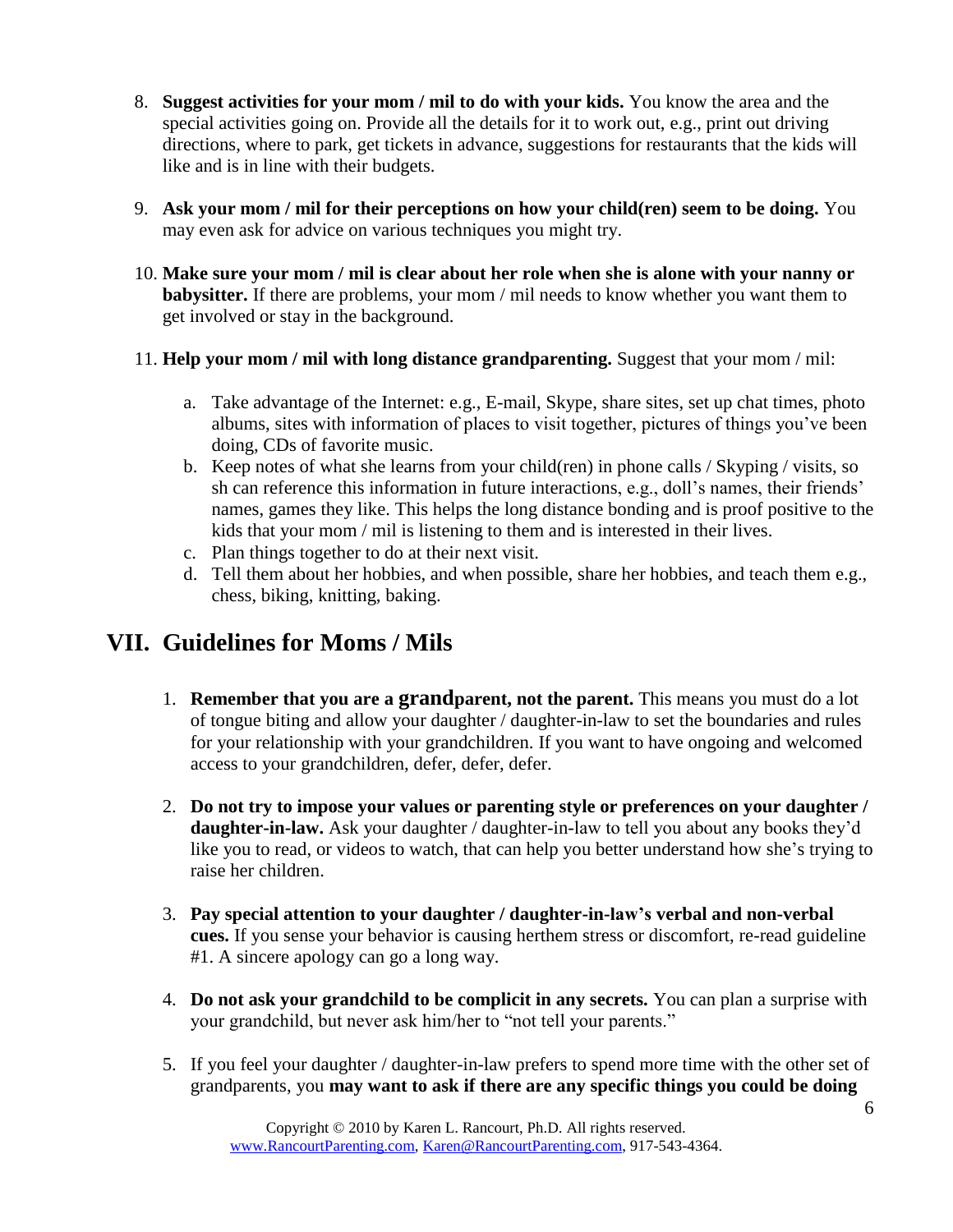**to be a better grandparent**. If you ask, your job is to listen, not try to defend or explain yourself.

- 6. **Check with your daughter / daughter-in-law on the appropriateness and timing of gifts or money.**
- 7. When you look around your daughter / daughter-in-law"s house and **see some jobs that might be done, ask if it would be helpful if you either took them yourself, or if you or took care of hiring someone to do them.** Over time you will work out with your daughter / daughter-in-law what things you can just automatically do without causing an issue.
- 8. **Be real clear on your daughter's / daughter-in-law's preferences about visiting:** should you call first, or is showing up announced permissible.
- 9. If your daughter / daughter-in-law has a nanny or babysitter, **discuss with her your role when you're alone with the nanny or babysitter.**
- 10. If you live within commuting distance and it is possible, **talk with your daughter / daughter-in-law about setting aside regular time(s) each week to come into the home.** Also discuss how best to use this dedicated time. Knowing she has a free afternoon to look forward to every Wednesday can make your daughter / daughter-in-law feel like she"s won the lottery!
- 11. **Do not play favorites amongst your grandchildren;** do not make comparisons.
- 12. **Say only positive things about your grandchildren's parents;** same goes for any other grandparents in the family.
- 13. **Give your grandchildren a very clear message about the importance and value of education.**
- 14. **Check with your daughter / daughter-in-law before making any purchases of equipment** (car seats, cribs, pack "n plays, strollers) to keep in your car or house or to give to them as gifts.
- 15. **If you will be doing long distance grandmomming, work closely with your daughter / daughter-in-law** in finding ways and doing things to make this work for everyone.

Key to a healthy, happy and comfortable relationship between a young or new mom and her mom / mother-in-law: *sensitivity*, *boundaries*, and *trust*.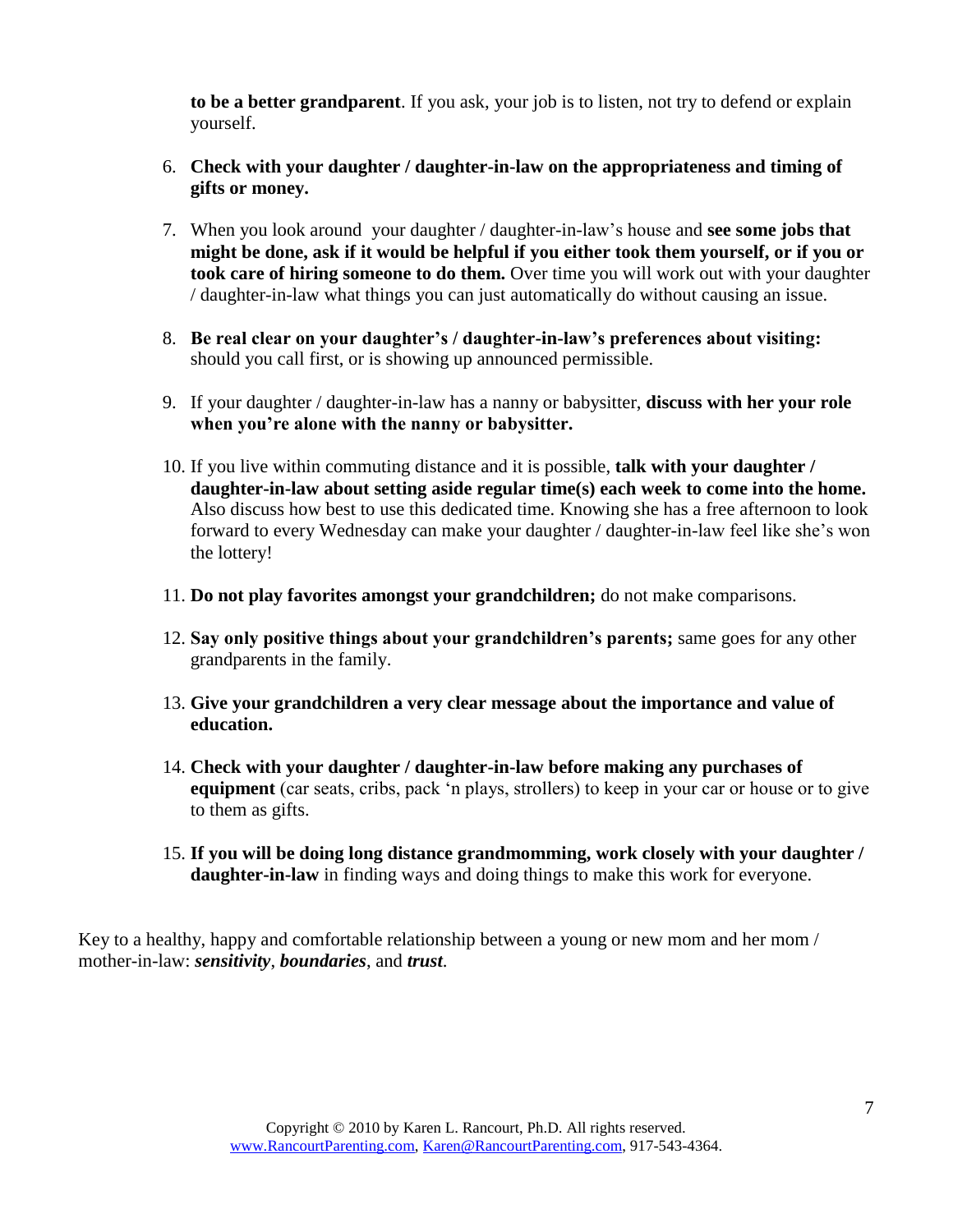### **Thumb-Nail Sketch of Your Parenting Preferences**

This tool gives you a quick way to assess your parenting preferences. There are no Right or Wrong responses. This is about *preferences*. All three preference sets are valid and can result in raising well-adjusted, self-sufficient and happy kids!

Rate each item in the three boxes below on a scale from 1 to 5. Then total your numbers in each box. When completed, see **Interpreting the Results of Your Thumb-Nail Sketch of Your Parenting Preferences**.

- **5** Very much describes you
- **4** Describes you
- **3** Sometimes describes you
- **2** Doesn't really describe you
- **1** Doesn't at all describe you, in fact you may avoid it

#### **PARENTING PREFERENCES SET #1**

1. You tend to use more of a rational parenting approach than an emotional one 2. You have strict rules that you like to be adhered to. 3. You do not like your authority challenged. 4. You think children should focus on the task at hand and finish it. 5. You tend to be a decision maker and have the final word. 6. You insist on your child performing well and you monitor performance closely. 7. Your child's future financial security is a priority. 8. You may be quite critical of your child's mistakes. 9. You like activities involving your child to be planned in advance. 10. You put a strong emphasis on your child understanding priorities. **TOTAL \_\_\_\_\_\_\_\_\_\_\_\_\_\_\_**

#### **PARENTING PREFERENCES SET #2**  1. You take your child's opinions and ideas into account. 2. You encourage a variety of interests. 3. You encourage your child to experiment and try something new. 4. You like to do a lot of "What if..." or "Let' pretend..." with your child. 5. You are not a big stickler for rules. 6. You like to do things with your child on the spur of the moment. 7. You sometimes forget important details, e.g., dates, appointments. 8. You like to surprise your child. 9. You like to share way-out ideas with your child. 10. You like having several things going on simultaneously with your child. **TOTAL \_\_\_\_\_\_\_\_\_\_\_\_\_\_\_**

| <b>PARENTING PREFERENCES SET #3</b>                                                 |  |
|-------------------------------------------------------------------------------------|--|
| 1. You like a lot of sharing with your child and expect the same back.              |  |
| 2. You often react in an overly emotional way (and sometimes regret it).            |  |
| 3. You encourage group activities and want your child to be a "joiner."             |  |
| 4. You involve your child a lot in decision making.                                 |  |
| 5. Your child's happiness is more important to you than performance.                |  |
| 6. You are very sensitive to your child's feelings and moods.                       |  |
| 7. You like to encourage activities that will develop your child as a person.       |  |
| 8. You tend to regard your child's "failures" as a personal failure or shortcoming. |  |
| 9. You like to talk about your feelings and encourage your child to do the same.    |  |
| 10. You tend to be accommodating and accepting with problems with your child.       |  |
|                                                                                     |  |
|                                                                                     |  |

8